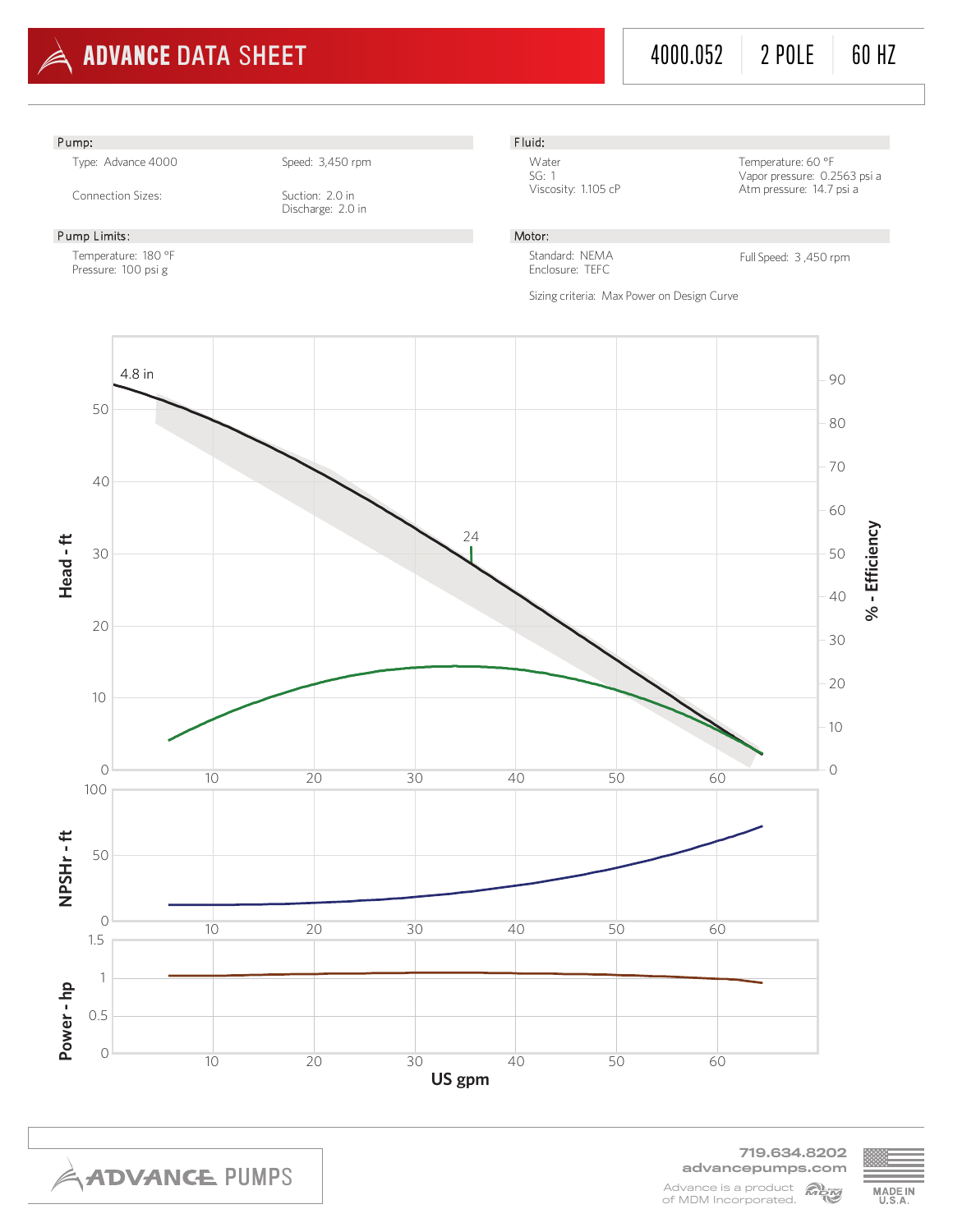

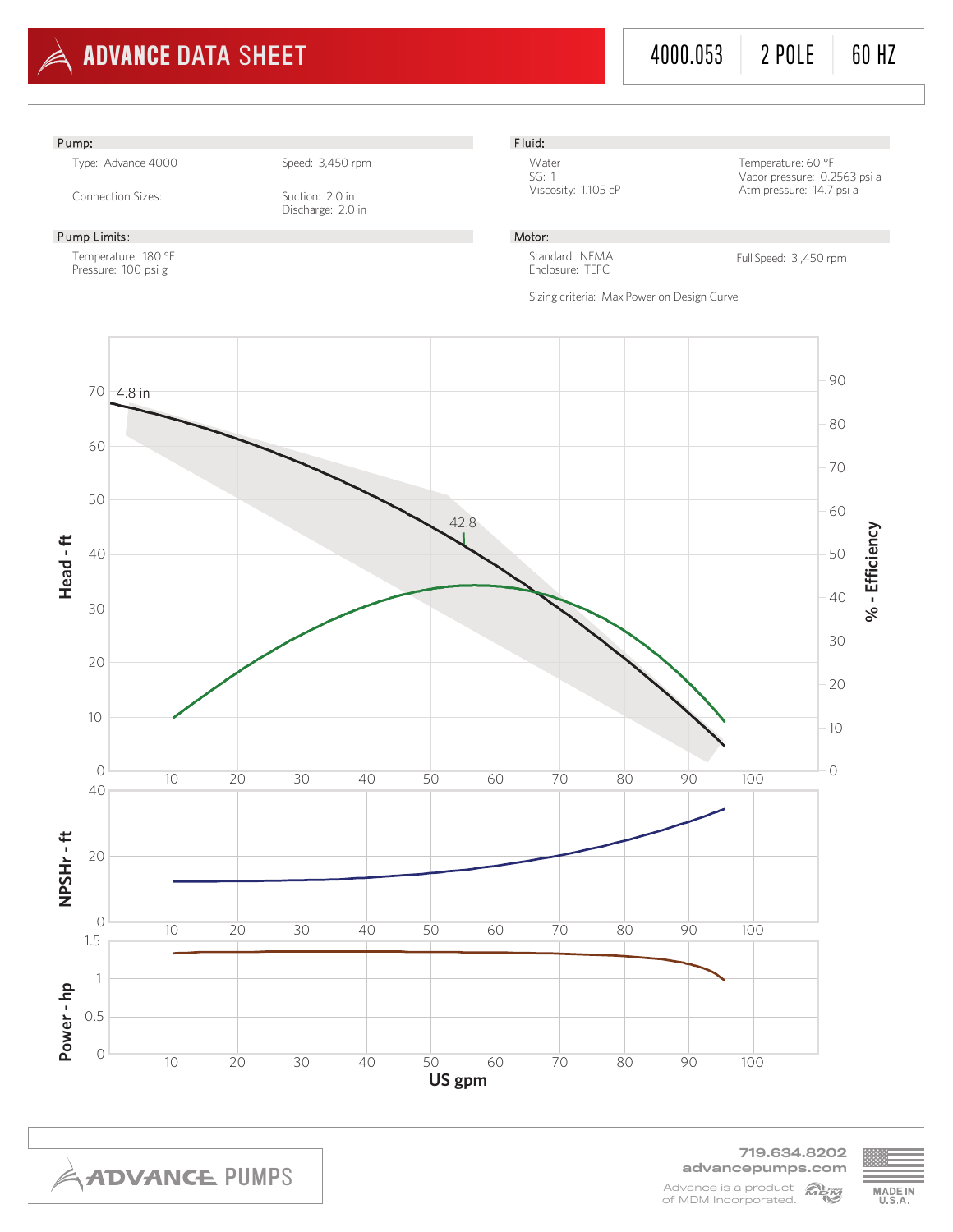

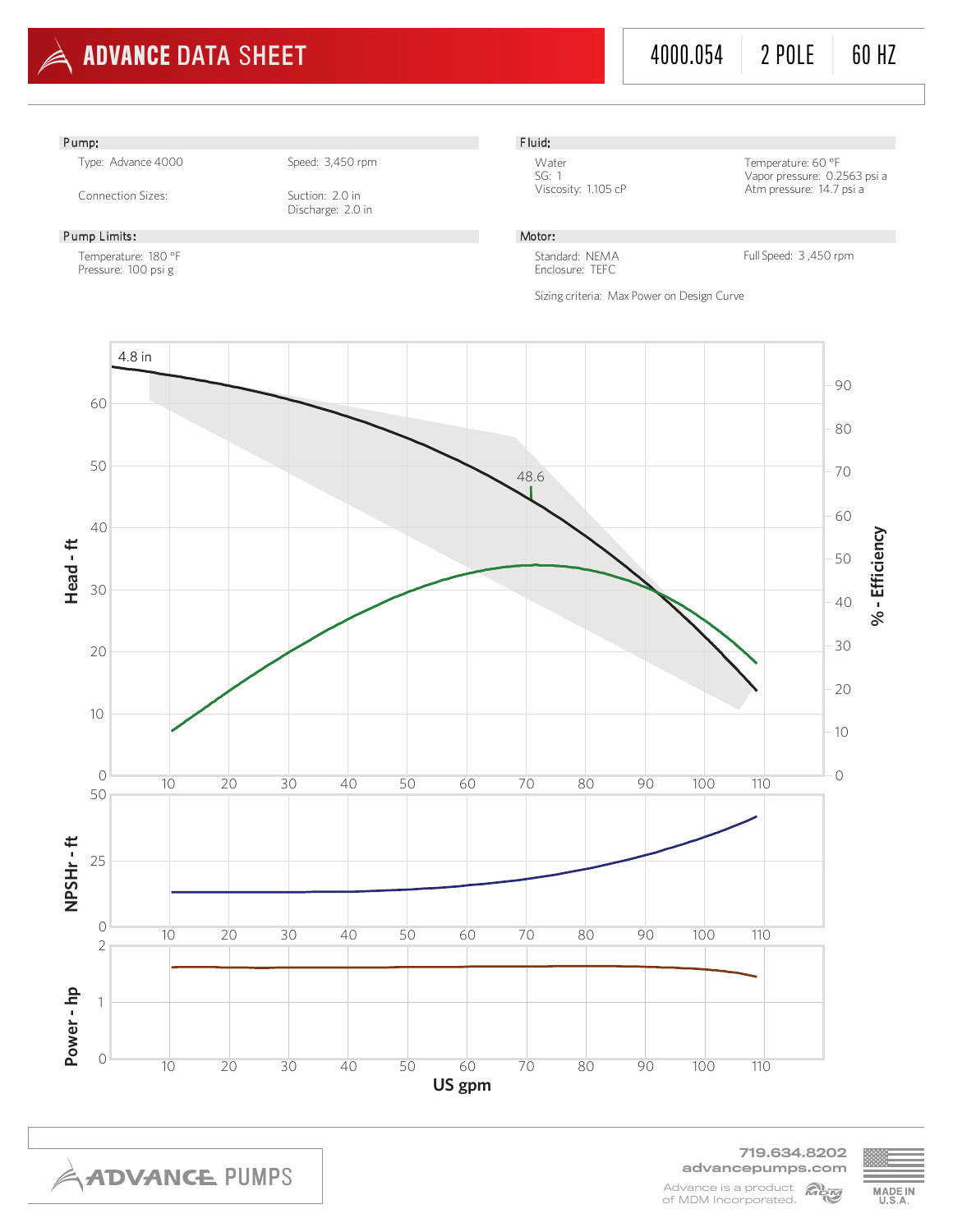

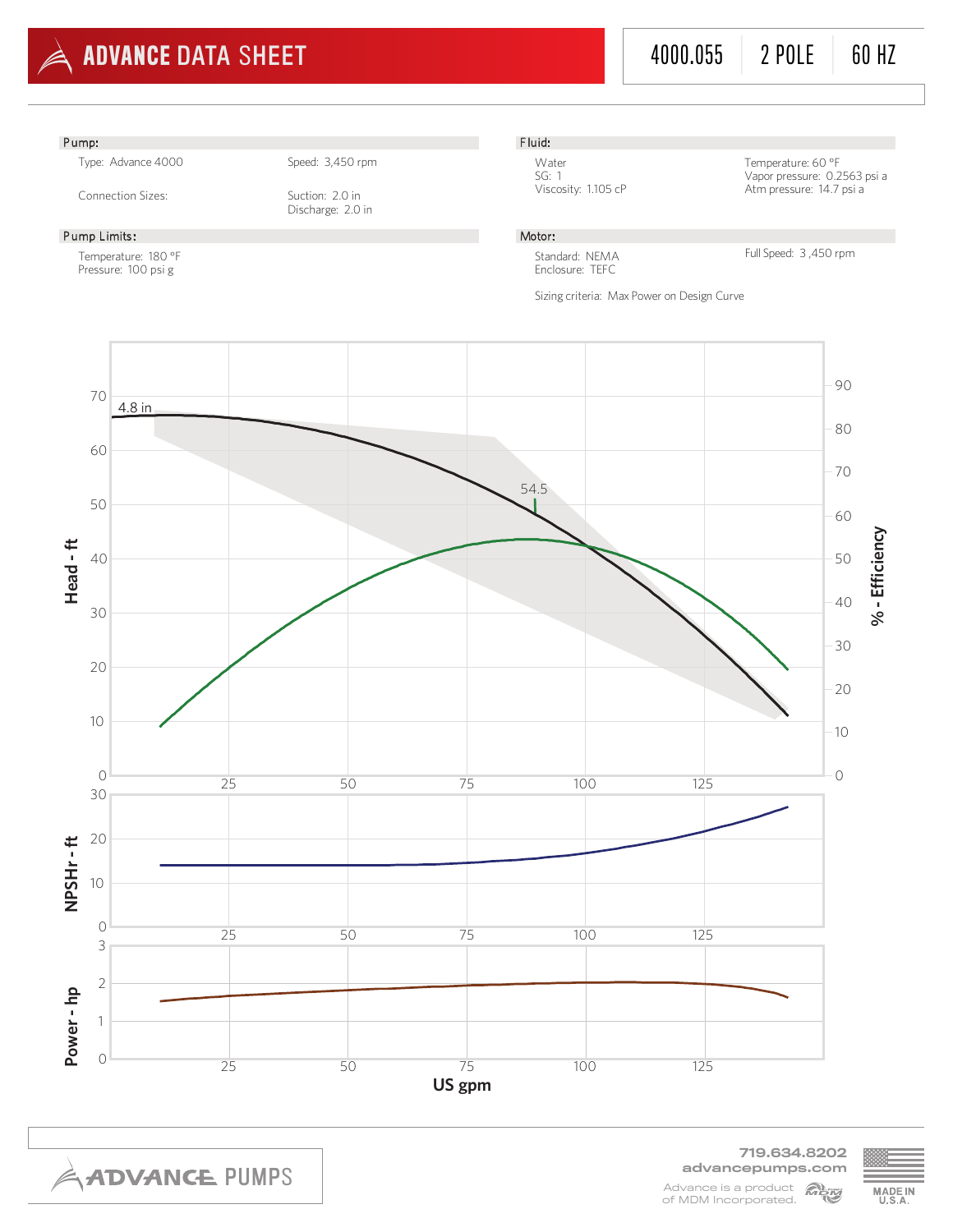

4000.056 | 2 POLE | 60 HZ



**ADVANCE PUMPS** 

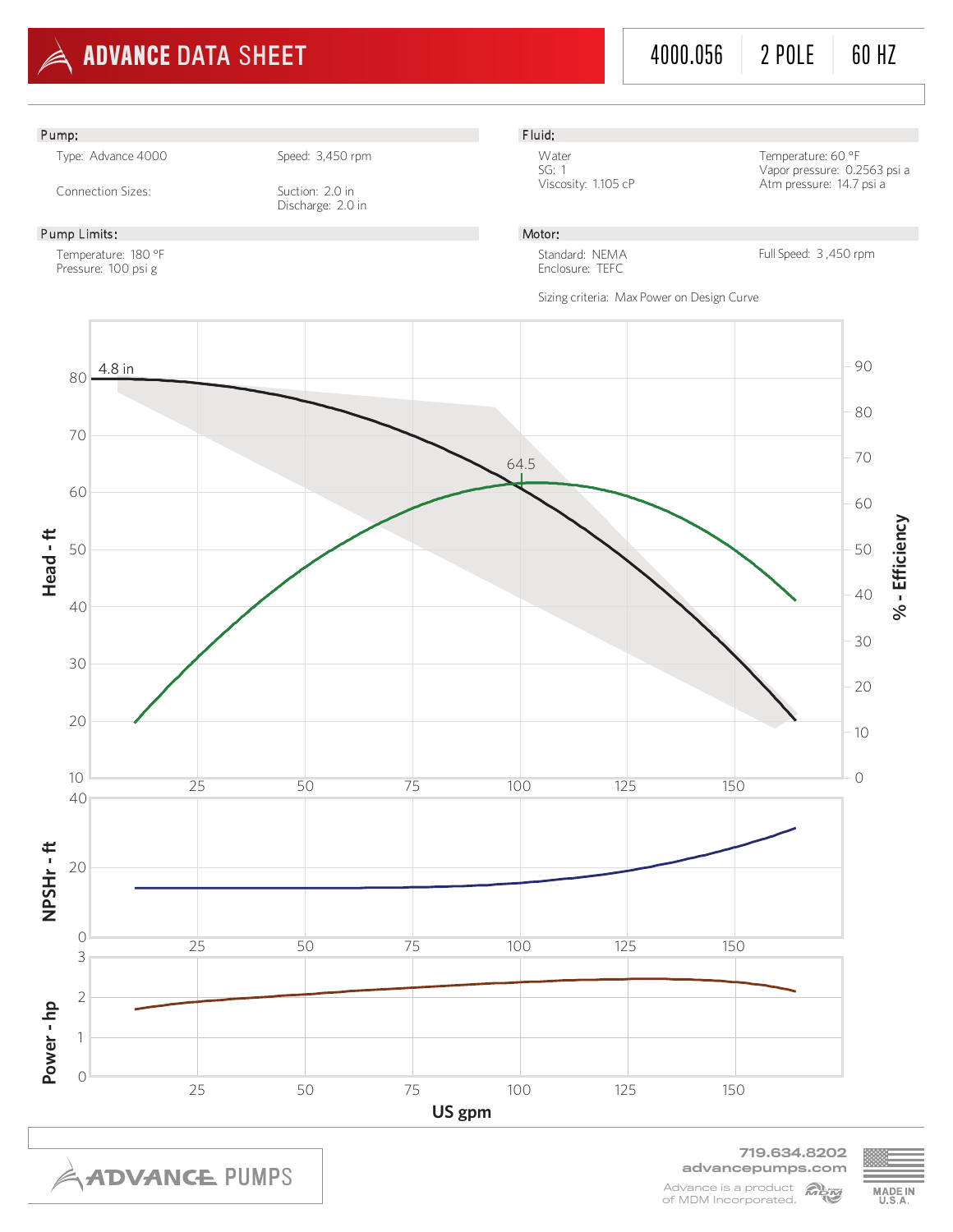



Advance is a product **Algor** of MDM Incorporated.

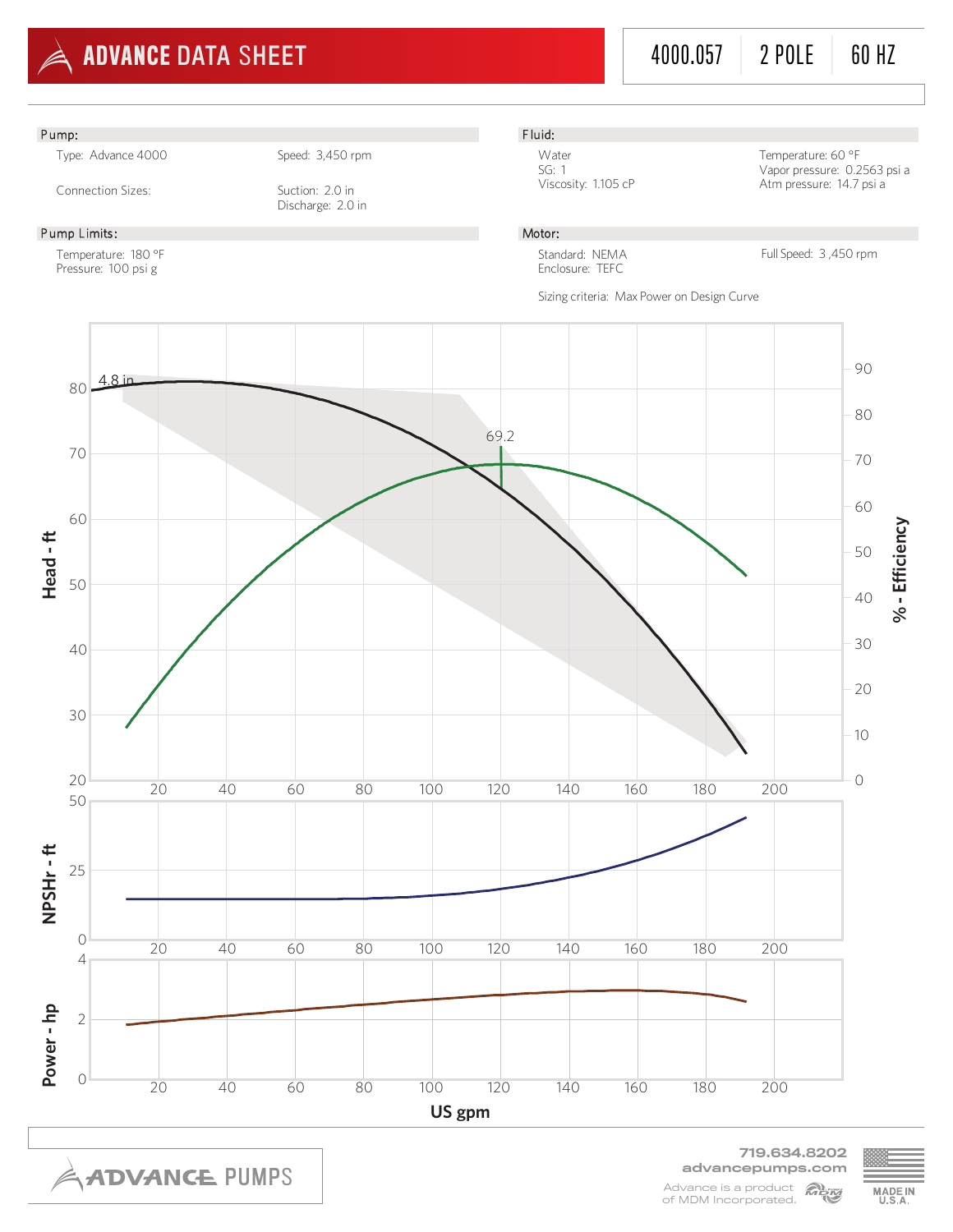

advancepumps.com Advance is a product **Alimy** of MDM Incorporated.

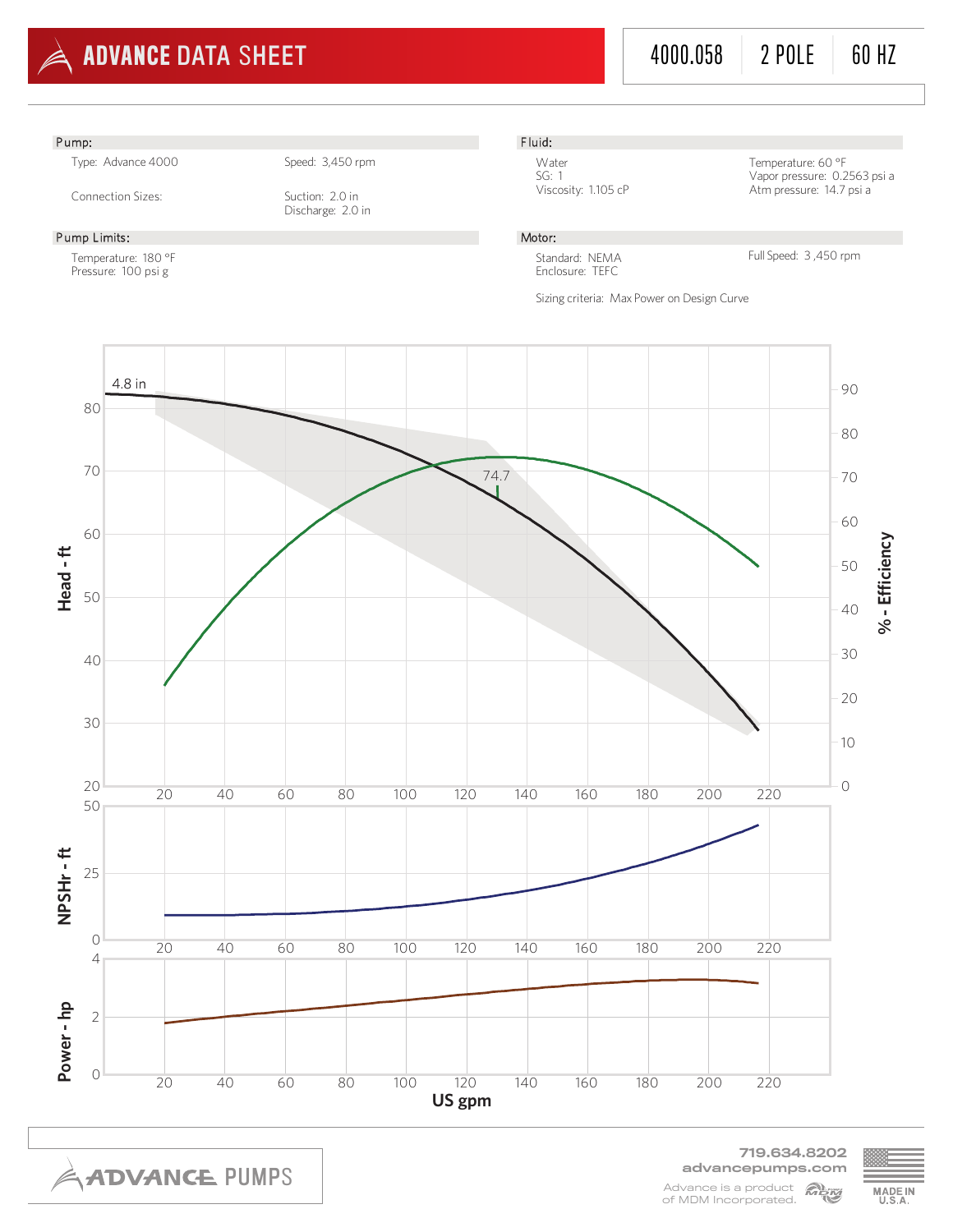

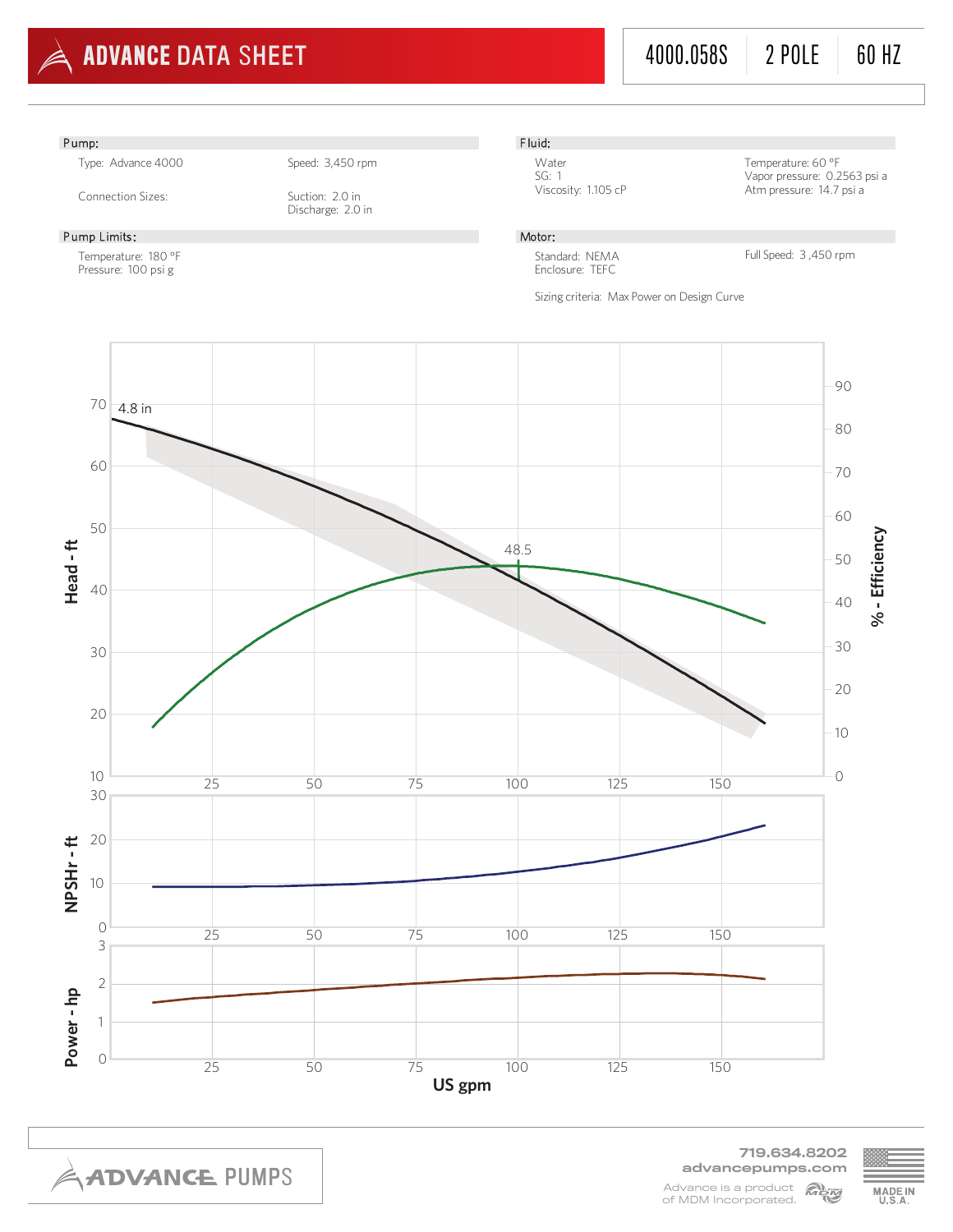

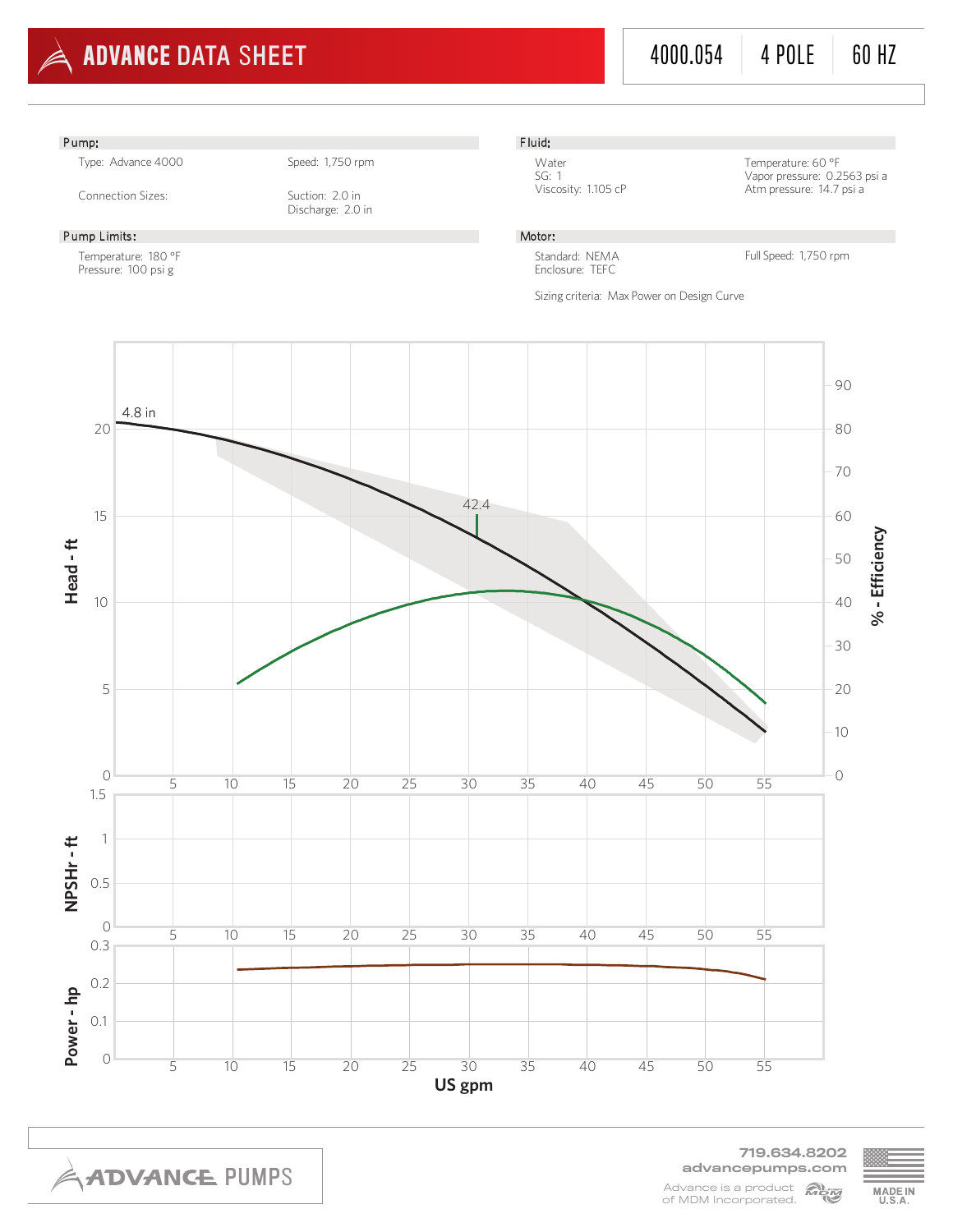

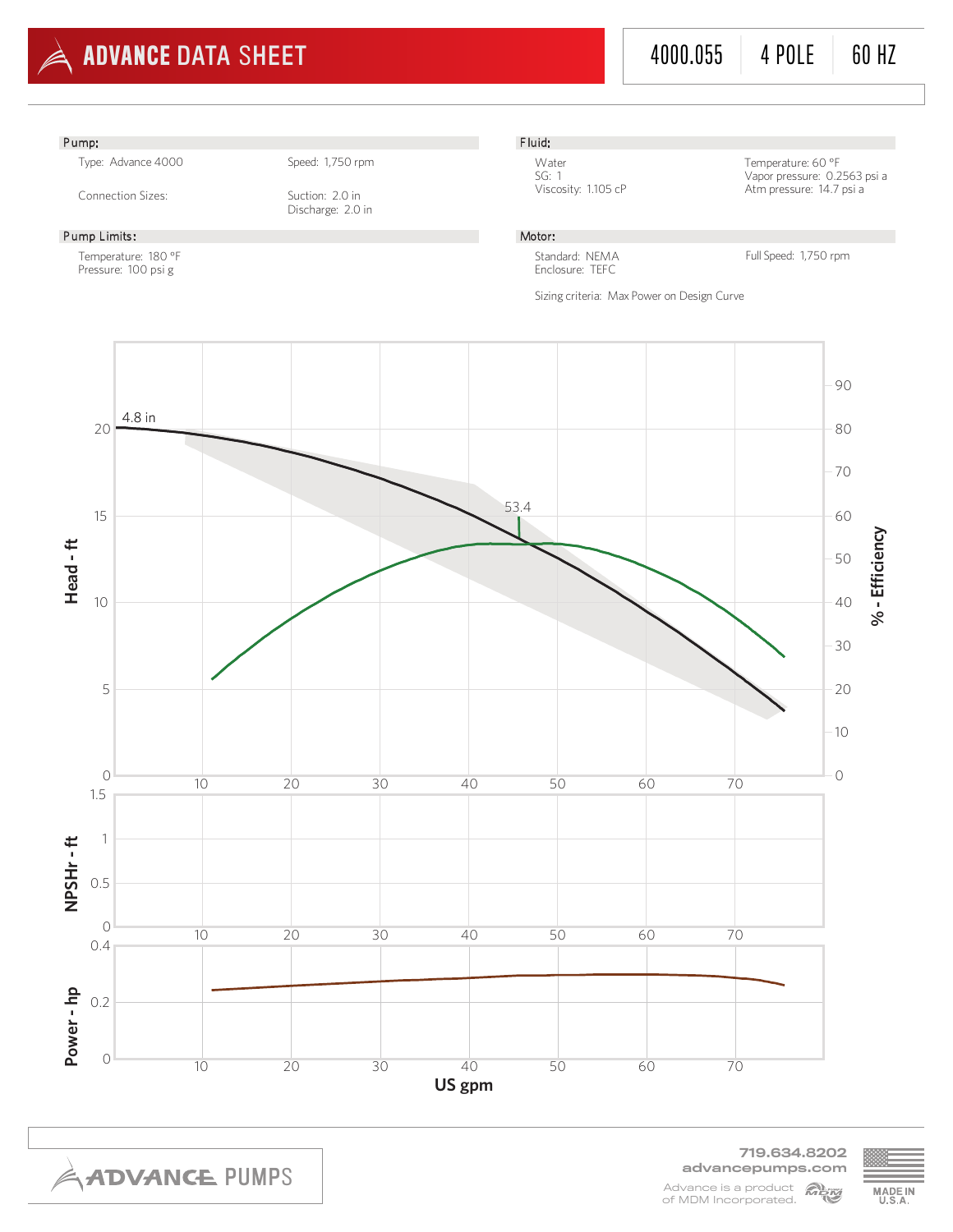

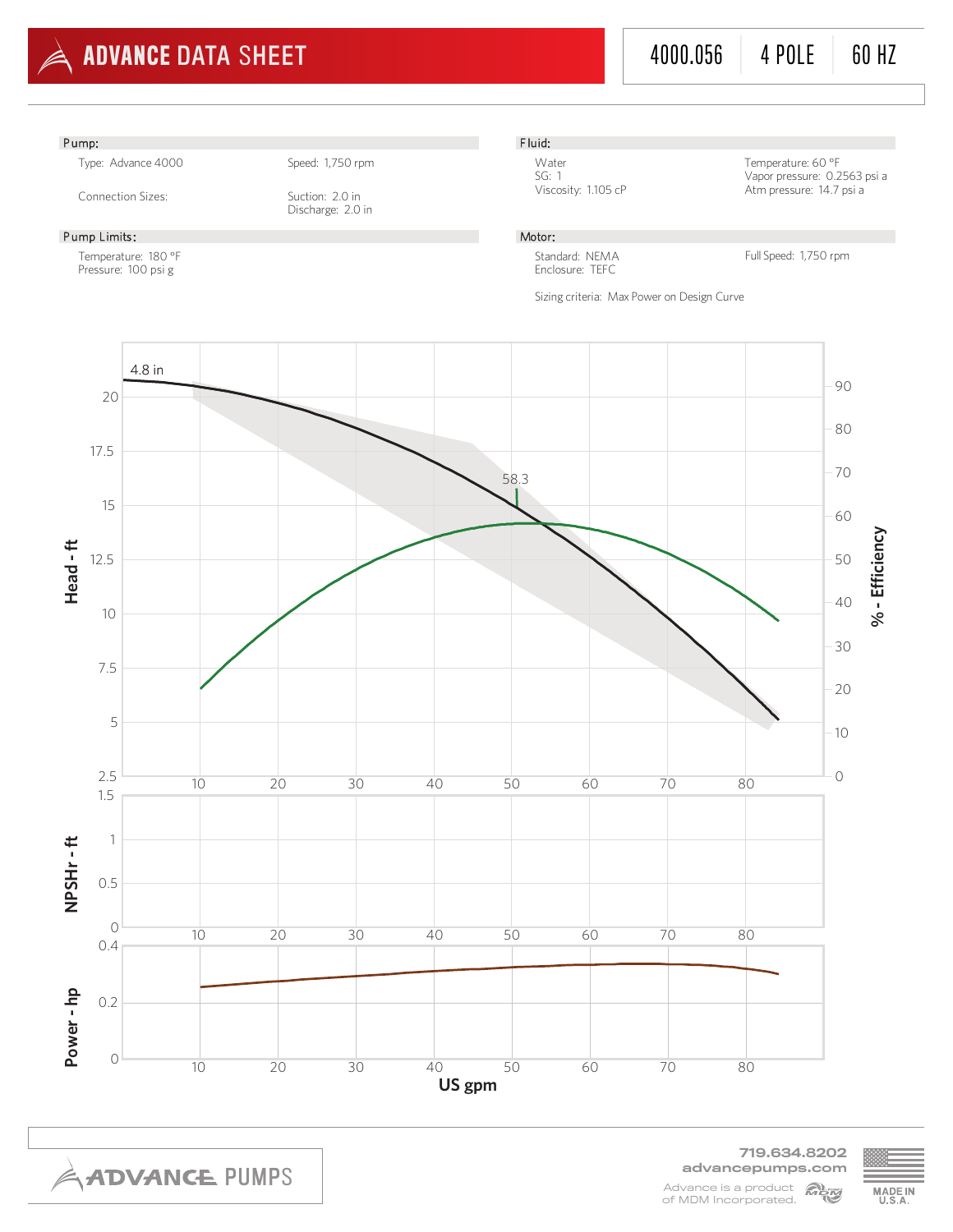



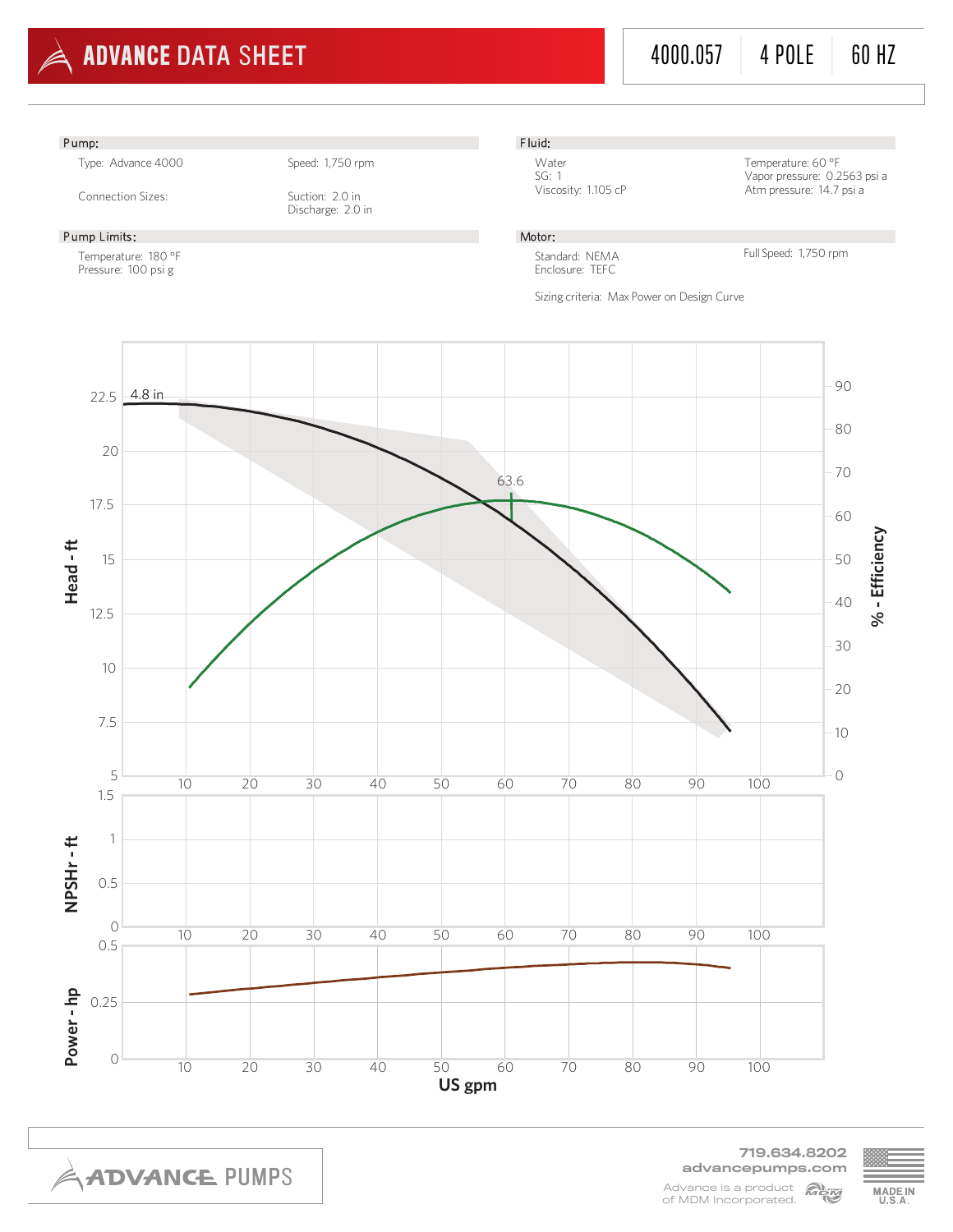